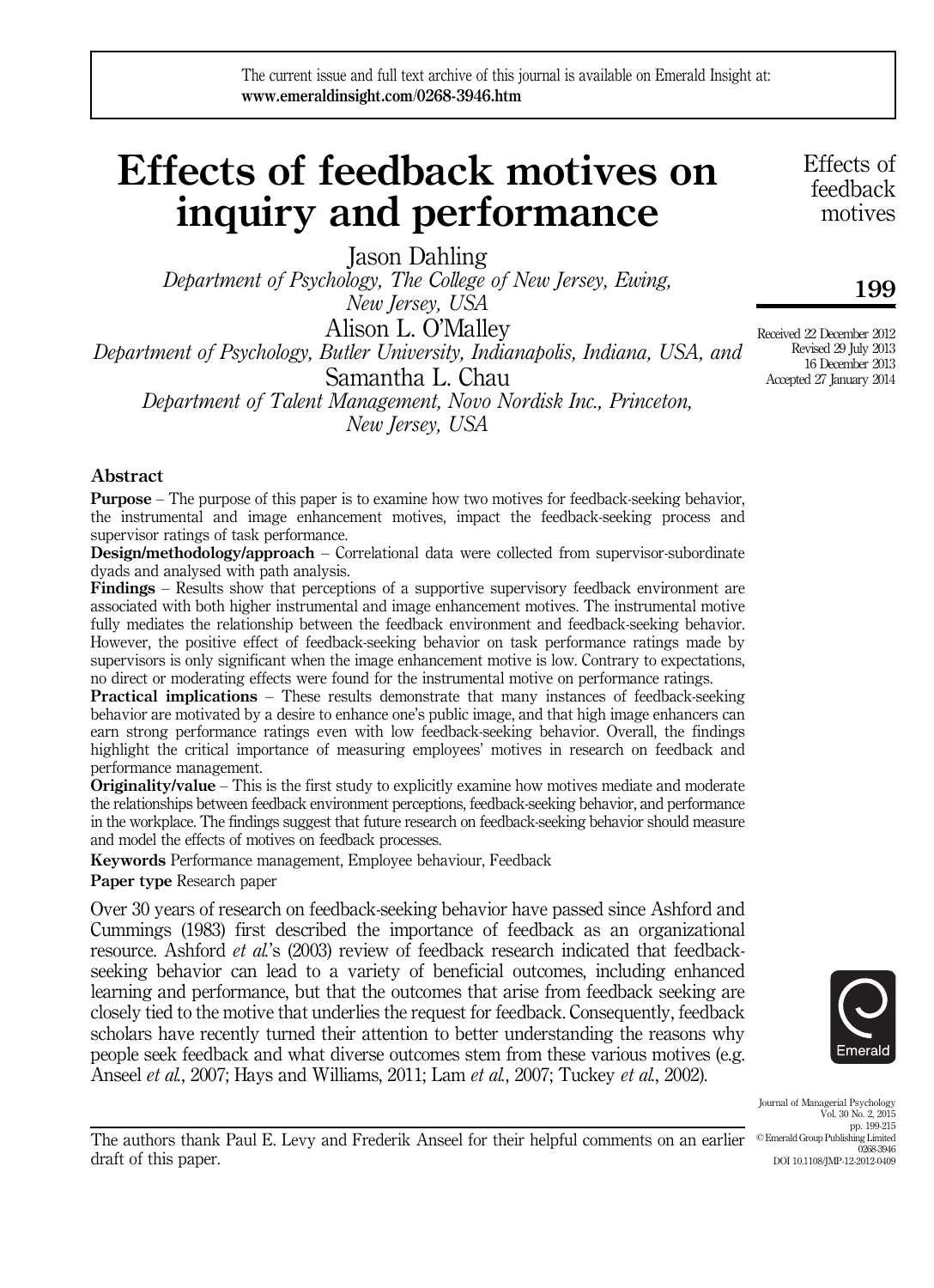Previous research has identified that the supervisor feedback environment, defined as employees' perceptions of the extent to which the supervisor promotes feedback-seeking behavior, is a key antecedent of feedback-seeking behavior (Dahling and O'Malley, 2011; Steelman et al., 2004). Supervisors who promote a supportive feedback environment are accessible, provide high-quality and tactful feedback, and are willing to provide both positive and negative feedback to help employees learn and improve their performance (Steelman *et al.*, 2004). Not surprisingly, this prior research has documented that supportive feedback environments encourage feedback-seeking behavior (e.g. Whitaker et al., 2007), and that feedback seeking can facilitate employee performance under certain circumstances (e.g. Ashford et al., 2003; Kim et al., 2009).

However, much of this previous work assumes that supportive feedback environments are beneficial because they promote an instrumental motive for feedback-seeking behavior (i.e. feedback is sought because its informational value can improve performance). In contrast, we suggest that supportive feedback environments may also enable feedback seeking that is motivated by other concerns, such as image enhancement. As Morrison and Bies (1991) pointed out, employees can selectively seek feedback in ways that enhance their social image, such as by only seeking positive feedback or feedback from lenient sources. Drawing from Sedikides and Strube's (1997) self-concept enhancing tactician (SCENT) model, we suggest that feedback seeking has different implications for performance when motivated by image enhancement concerns rather than instrumental concerns. However, no previous research has tested these ideas. We expect that a supportive feedback environment promotes feedback seeking by increasing both instrumental and image enhancement motives, but that this feedbackseeking behavior will result in higher performance ratings when the instrumental motive is high and the image enhancement motive is low. Only under these circumstances will feedback be associated with higher levels of task performance because the feedback sought is primarily diagnostic in nature.

Our study accordingly seeks to make several contributions to the literature on feedbackseeking behavior. First, we provide the first explicit test of how the feedback environment shapes feedback seeking through motives. Motives play an important theoretical role in most research on feedback-seeking behavior (Ashford et al., 2003), yet these constructs are infrequently included in empirical studies, which is an important shortcoming to address in ongoing feedback research (Anseel *et al.*, 2007). Second, we explore the possibility that supportive feedback environments may encourage an image enhancement motive. To date, research on the feedback environment has assumed that feedback environments prompt only instrumental feedback seeking (Dahling and O'Malley, 2011), whereas we suggest that a supportive feedback environment can also encourage feedback-seeking behavior as a means to promote a favorable public image (Morrison and Bies, 1991). Lastly, we elaborate on the conditions under which feedback-seeking behavior is associated with improved performance. Meta-analytic evidence shows that the relationship between feedback-seeking behavior, received feedback, and performance is highly complex and dependent on many moderators (Anseel et al., 2013; Kluger and DeNisi, 1996), and our results demonstrate how feedback-seeking motives qualify this relationship.

#### Feedback environments, feedback-seeking behavior, and performance

Supportive supervisor feedback environments are characterized by several dimensions (Steelman et al., 2004). Specifically, a supportive supervisory feedback environment occurs when an employee believes that the supervisor is credible, gives high-quality

30,2

JMP

200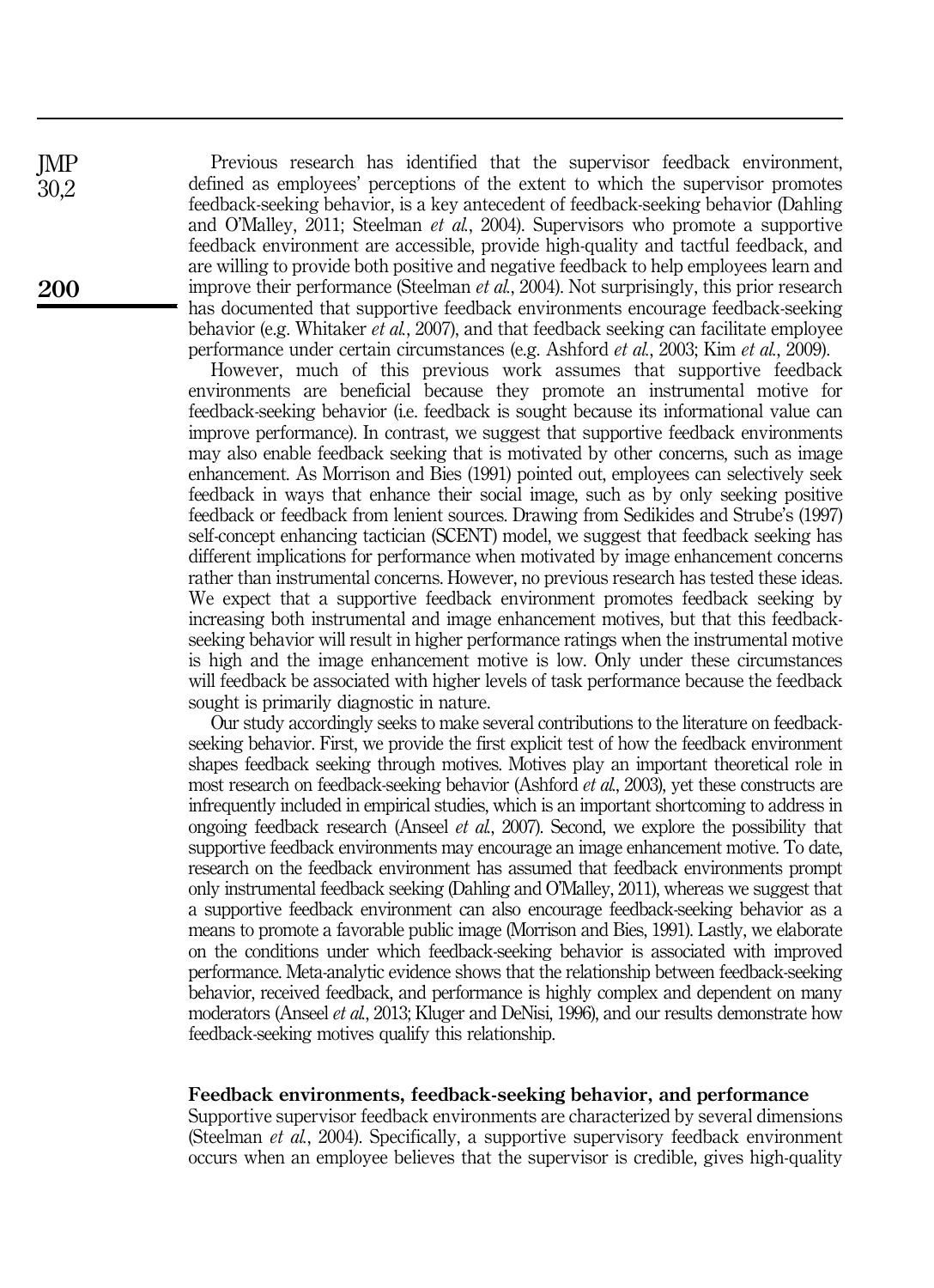feedback, delivers feedback clearly and empathetically, delivers both positive and negative feedback when necessary, is accessible, and actively promotes feedback-seeking behavior. As Dahling and O'Malley (2011) recently summarized, supportive feedback environment perceptions are associated with a variety of desirable outcomes for employees and organizations, such as higher affective commitment and morale, lower perceptions of politics, improved feedback orientation, and greater perceived control over information and decisions at work. Moreover, feedback environment perceptions have been found to be strongly predictive of active feedback-seeking behavior (i.e. inquiry; Ashford and Cummings, 1983) in several studies (e.g. Dahling et al., 2012; Linderbaum and Levy, 2010; Steelman et al., 2004; Whitaker et al., 2007; Whitaker and Levy, 2012). We focus on inquiry as well in our study given that direct inquiry is more likely to contribute to performance than passive environmental monitoring because it yields the specific information that employees want or need (Ashford *et al.*, 2003).

Much research shows that feedback-seeking behavior can improve performance by giving employees task-relevant information that helps them to develop role clarity and attain goals (e.g. Ashford et al., 2003). Feedback from supervisors clarifies the instrumental work behaviors that are associated with high performance and rewards, and it can provide encouragement that results in greater expectancy of success at work (e.g. Kim et al., 2009; Steelman and Rutkowski (2004); Waldersee and Luthans, 1994). Consistent with this idea, several studies have shown that feedback-seeking behavior can yield improved performance as rated by supervisors (e.g. Dahling et al., 2012; Renn and Fedor, 2001; Whitaker et al., 2007). These performance gains can be attributed to learning and improved role and goal clarity that help employees to more effectively perform their work tasks (Renn and Fedor, 2001).

In summary, we expect to replicate past findings that subordinates' perceptions of a supportive feedback environment will encourage feedback-seeking behavior (Steelman *et al.*, 2004), which will in turn predict supervisor performance ratings of the subordinates (Dahling et al., 2012; Whitaker et al., 2007). Drawing on past research that has documented the positive effects of the supervisor feedback environment on feedback inquiry, and the positive effects of inquiry on performance, we pose the following hypotheses:

- H1. Perceptions of the supervisor feedback environment are positively related to feedback inquiry.
- H2. Feedback inquiry are positively related to task performance ratings made by the supervisor.

# Mediating and moderating effects of feedback motives

Ashford *et al.*'s (2003) review of the feedback literature summarized the major feedbackseeking motives that have been identified in previous research. Although the terms used to describe these different motives vary somewhat across studies (Anseel *et al.*, 2007), we retain the terminology used by Ashford *et al.* (2003) for clarity. As they noted, the earliest feedback research presumed that people sought feedback primarily because of an instrumental motive (Ashford and Cummings, 1983). This perspective states that people seek feedback because it signals the behaviors that are tied to desirable rewards and builds the confidence and efficacy needed to perform tasks successfully (Morrison and Cummings, 1992). Because organizational settings are ambiguous and have high stakes for failure, many employees seek feedback for instrumental reasons so that they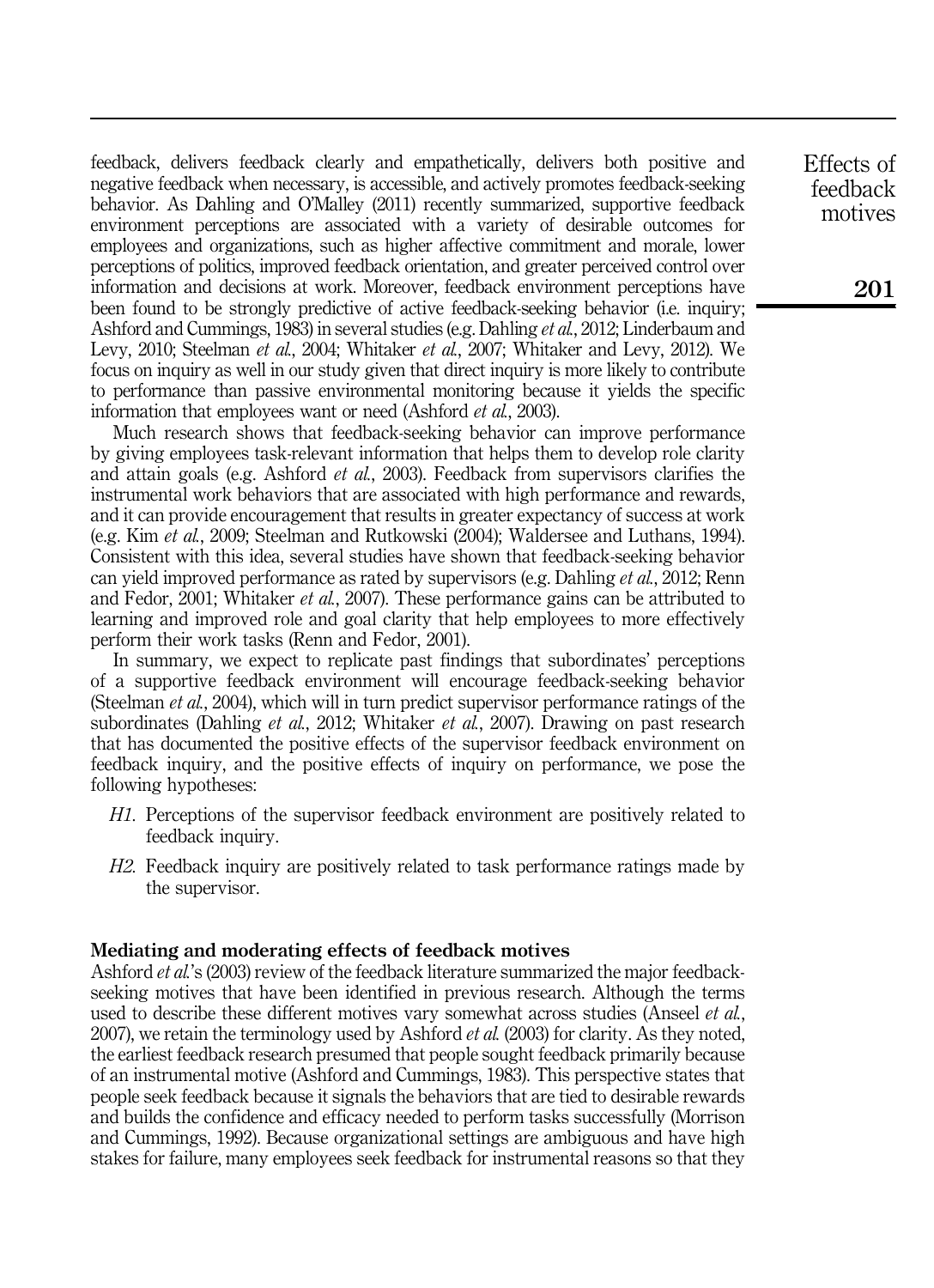can adapt and navigate through uncertain environments (e.g. Ashford and Tsui, 1991; Millward et al., 2010; Renn and Fedor, 2001).

However, researchers have more recently realized that employees often seek feedback for reasons other than performance improvement (Moss et al., 2003). Another salient motive for feedback-seeking behavior is the image motive (Ashford *et al.*, 2003). Active feedback-seeking behavior is a public process; other people can observe the results of a feedback request, and feedback is frequently sought from supervisors and other high-status co-workers (Ashford and Northcraft, 1992; Morrison and Bies, 1991). Consequently, one's public image is a pertinent concern that can motivate feedback choices (Bolino et al., 2008), and employees can use feedback-seeking behavior to enhance a public image to appear more conscientious and to remind others of their accomplishments (Morrison and Bies, 1991; Moss et al., 2003). For example, selectively seeking positive feedback, or seeking feedback from lenient colleagues, may result in praise that enhances one's social standing. As a consequence, when feedback seeking is driven by the image enhancement motive, employees tend not to ask about the tasks with which they genuinely struggle and perform poorly as such prompts would undermine the desired social image of appearing successful. The feedback information received in return from the supervisor accordingly has little diagnostic value for improving performance.

Importantly, instrumental and image enhancement motives for feedback seeking are not mutually exclusive; employees can report high levels of one motive and not the other, but they can also report high or low levels of both motives (Morrison and Cummings, 1992; Tuckey et al., 2002). For example, one employee might be motivated to both improve his performance and be seen as a good performer by his supervisor, whereas another employee may care only about learning how to perform better without devoting much thought to how she is perceived by other people. Consequently, taking into account the effects of multiple motives simultaneously is necessary to fully understand feedback behavior and its consequences.

Research on feedback motives is typically grounded in broader psychological perspectives on self-motives, such as the SCENT model (Sedikides and Strube, 1997). The SCENT model describes a wide set of motivated behaviors that people undertake to regulate their self-evaluation. Two evaluative motives described by the model are particularly germane to the present study. First, the model describes a self-improvement motive, which encourages genuine efforts to improve one's abilities or qualities. Second, the model includes a self-enhancement motive, which encourages behaviors that enhance the positivity of one's self-view, oftentimes by generating favorable impressions with others. As Anseel et al. (2007) observed, these motives from the SCENT framework align cleanly with the instrumental and image enhancement motives, respectively, in feedback scholarship.

The core proposition of the SCENT model is that people want to maintain a positive self-concept, and that they can do so through a variety of motives and associated behavioral strategies. Different self-evaluative motives are made salient by the features of the situational context. Following Sedikides and Strube (1997), we draw a contrast in this study between what they call candid and tactical efforts to maintain a positive self-concept (p. 225). Candid efforts include self-enhancement behaviors and other overt methods that result in a positive appearance, whereas tactical efforts include self-improvement behaviors that result in indirect gains through personal growth.

To summarize, both an instrumental motive and an image enhancement motive should encourage feedback seeking. However, only feedback motivated by instrumental

JMP 30,2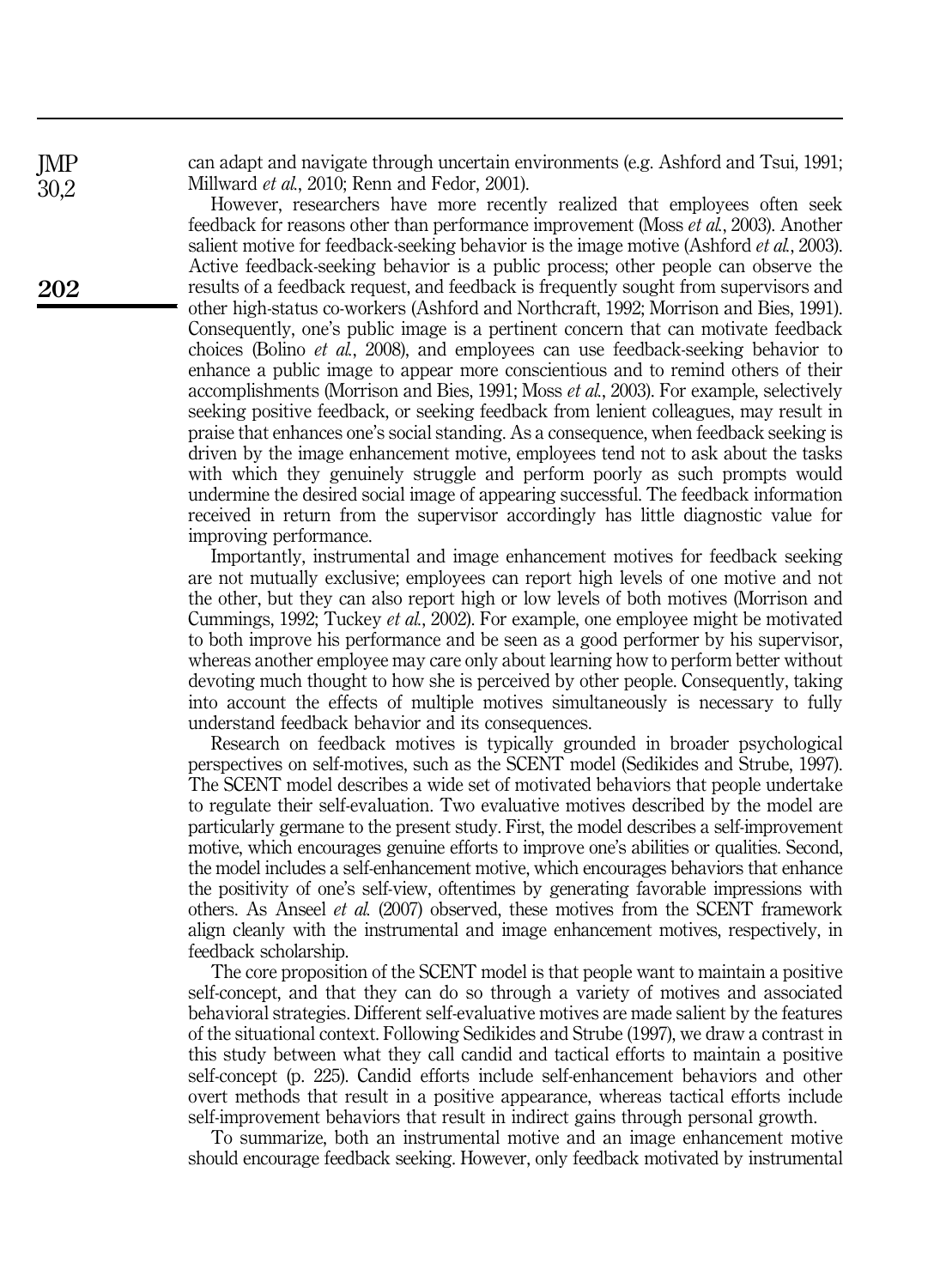concerns should actually contribute to better performance; feedback motivated by image concerns is sought in the interest of managing one's positive social appearance, not improving oneself or one's performance. Consistent with the SCENT model (Sedikides and Strube, 1997), both of these motives can be activated by situational cues, and both have the shared goal of contributing to a positive self-view. Yet, they encourage different behaviors with different implications for organizational performance.

To this end, we hypothesize that feedback motives mediate the relationship between feedback environment perceptions and feedback inquiry. Supportive feedback environments lower the costs associated with feedback seeking and make high-status supervisors more available to provide feedback (Dahling and O'Malley, 2011; Steelman et al., 2004). Such contexts create opportunities to improve one's positive self-view. which should activate both self-improvement and self-enhancement motives consistent with the SCENT model. Supportive feedback environments provide low-cost, tactful, positive feedback from credible and respected sources, which may be particularly appealing to employees who want to enhance their public image (Morrison and Bies, 1991). Accordingly, we hypothesize that the positive relationship between feedback environment perceptions and inquiry will be mediated by both the instrumental and image enhancement motives for feedback seeking:

- H3a. The instrumental motive for feedback-seeking behavior mediates the relationship between supervisor feedback environment perceptions and feedback inquiry.
- H<sub>3b</sub>. The image enhancement motive for feedback-seeking behavior mediates the relationship between supervisor feedback environment perceptions and feedback inquiry.

The feedback received from inquiry motivated by image enhancement concerns is unlikely to actually improve performance (Waldersee and Luthans, 1994); consistent with the SCENT model, the purpose of this feedback is to enhance one's positive selfview through candid means, not tactical means that yield actual growth. In the feedback literature, research shows that employees with a strong image enhancement motive are primarily concerned with receiving feedback that promotes a favorable public image, and they have little interest in genuine learning, improving performance, or admitting potentially embarrassing mistakes (e.g. Morrison and Bies, 1991; Tuckey et al., 2002). Consequently, the image enhancement motive should weaken the relationship between feedback-seeking behavior and task performance ratings. In contrast, employees with a strong instrumental motive seek genuinely diagnostic feedback that can be used to address role uncertainty or performance discrepancies, resulting in personal improvement. Consistent with the SCENT model, the instrumental motive should therefore strengthen the relationship between feedback-seeking behavior and task performance ratings given that the feedback being sought is intended to help improve performance:

- H4a. The instrumental motive moderates the relationship between feedback inquiry and task performance ratings. Specifically, the positive relationship between inquiry and task performance is stronger when the instrumental motive is high.
- H4b. The image enhancement motive moderates the relationship between feedback inquiry and task performance ratings. Specifically, the positive relationship between inquiry and task performance is weaker when the image enhancement motive is high.

Effects of feedback motives

203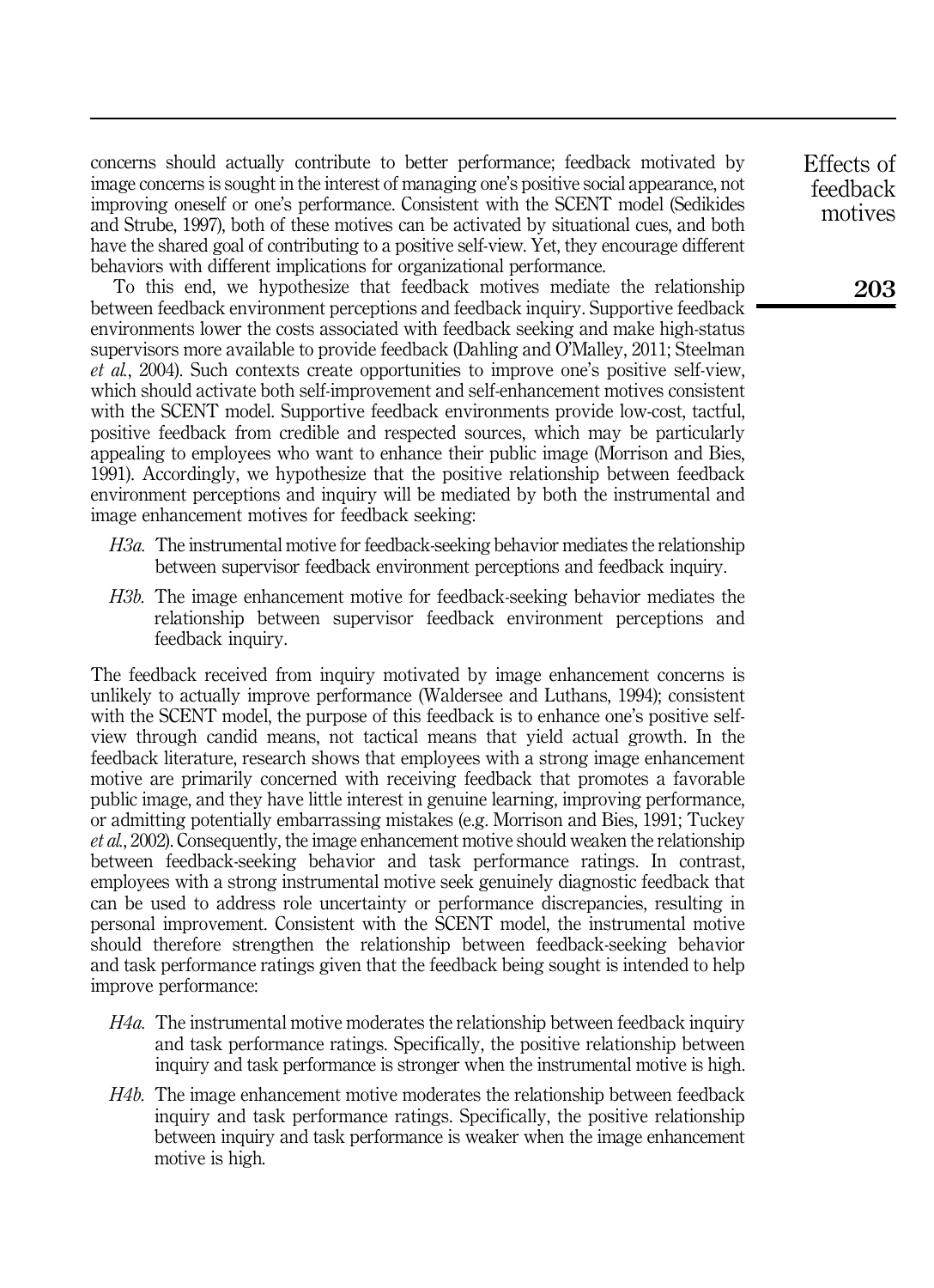#### Method JMP

204

Sample and procedure 30,2

Participants were 202 employees recruited from Introduction to Psychology courses at a large Midwestern university in the USA, who received course credit in exchange for their participation. The subordinate participants completed a self-report survey concerning feedback environment perceptions, feedback motives, and feedback inquiry in the context of a larger research project on feedback-seeking motives. The participants subsequently recruited their supervisors to provide task performance ratings, which were returned to us through the mail with self-addressed, stamped envelopes that we provided. Thus, both the supervisor and the subordinates were blind to each others' responses. A total of 108 matched, usable responses were received from supervisors for hypothesis testing (a 53.5 percent response rate, which is comparable to the 52.7 percent benchmark reported by Baruch and Holtom (2008) based on their review of response rates in over 1,600 academic studies). A series of independent-samples t-tests indicated that those participants without a matched supervisor response did not significantly differ from the participants with a matched supervisor response with respect to any of the selfreport study variables (feedback environment perceptions, feedback inquiry, or either feedback motive).

The final subordinate sample had a mean age of  $21.84$  (SD  $= 6.16$  years). The subordinates worked an average of 20.58 hours per week  $(SD = 10.41$  hours) and had a mean tenure of 23.89 months  $(SD = 10.41)$ . The sample was 75.7 percent female and was 84.8 percent Caucasian, 7.4 percent African American, 2.5 percent Asian American, 2 percent Hispanic or Latino/a, and 3 percent of other racial or ethnic groups. A total of 2.5 percent of participants opted not to report their race or ethnicity. Job titles included sales associate, administrative assistant/secretary, pharmacy technician, and customer service representative.

The supervisor sample reported a mean of 26.32 months of experience supervising the focal subordinate  $(SD = 30.70$  months), a mean of 6.43 years of management experience in general (SD  $= 6.32$  years), and a mean tenure of 9.63 years with their current organizations (SD = 8.52 years). The supervisors had a mean age of  $41.84$  $(SD = 12.57)$ . The sample was 60.9 percent female and was 82.6 percent Caucasian, 7.0 percent African American, 3.5 percent Asian American, 4.7 percent Hispanic or Latino/a, and 2.3 percent Native Hawaiian or Pacific Islander.

#### Self-report measures

Feedback environment perceptions. We measured subordinates' perceptions of the feedback environment set by the supervisor using a shortened version of the Supervisor Feedback Environment Scale (short S-FES). The short S-FES was developed by Rosen (2006) by re-analyzing data collected by Rosen et al. (2006) and following the practices suggested by Stanton *et al.* (2002) for reducing the length of the measure. It was subsequently validated by Dahling et al. (2012) in a study of feedback orientation at work. The short S-FES has 21 items, with three items for each of the seven dimensions measured by the full FES (i.e. source credibility, feedback quality, feedback delivery, frequency of favorable feedback, frequency of unfavorable feedback, source availability, and promoting feedback seeking); we used the overall 21-item measure in our analysis  $(\alpha = 0.85)$ . A sample item reads, "My supervisor is supportive when giving feedback about my job performance." Responses were made on a five-point scale ranging from  $1 =$  "strongly disagree" to  $5 =$  "strongly agree."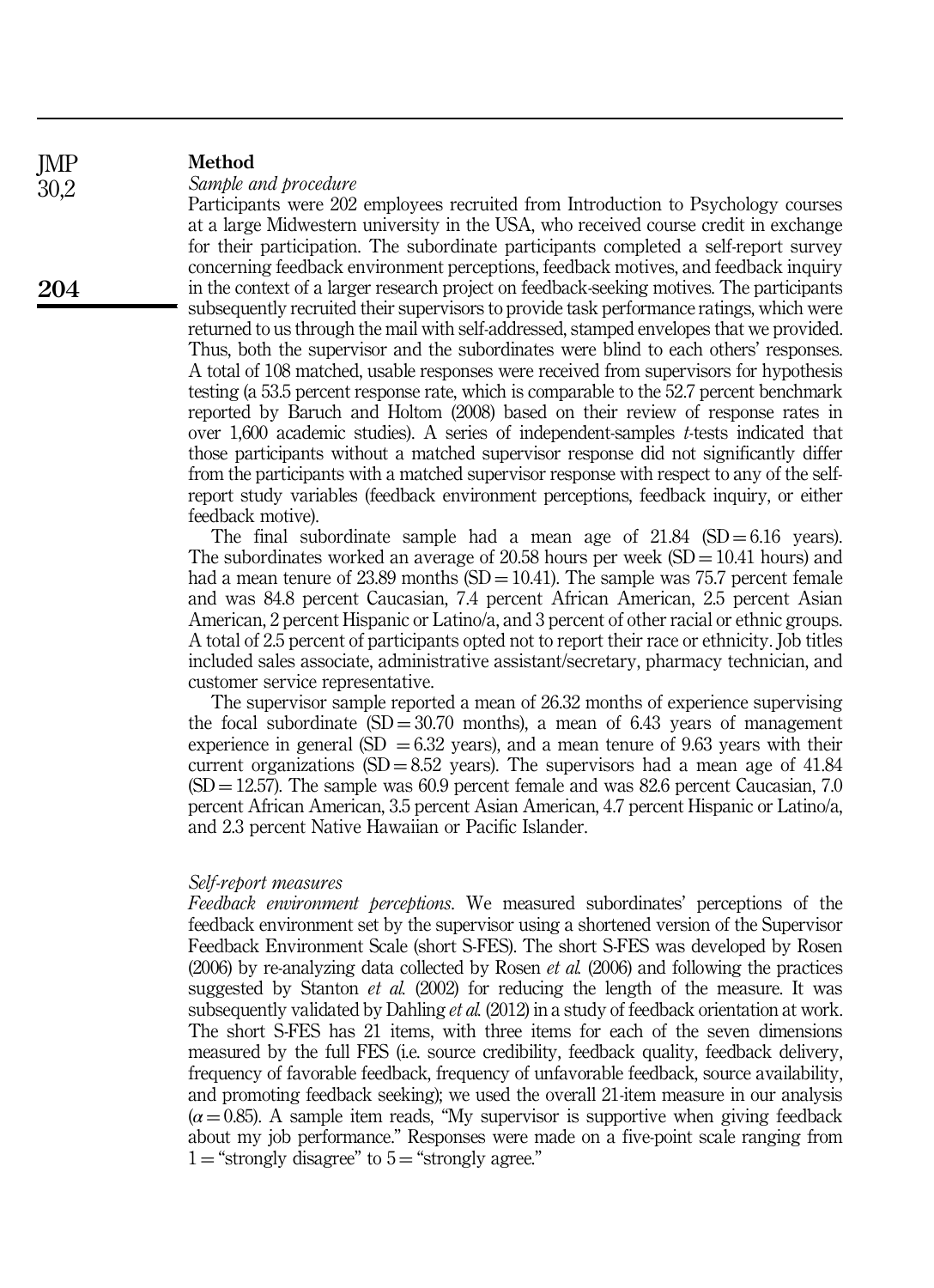Feedback inquiry. Inquiry was measured using a seven-item measure created by combining together the four-item measure of inquiry developed by Ashford and Black (1996) with the three-item measure of inquiry developed by Williams and Johnson (2000). Dahling et al. (2012) used this combined seven-item scale, which exhibited better reliability than the separate shorter scales (in this study,  $\alpha = 0.82$ ). A sample item reads, "Sought feedback on your performance after completing assignments." Responses were made on a five-point scale ranging from  $1 =$  "never" to  $5 =$  "very often."

Instrumental and image enhancement motives. Measures of the instrumental and image enhancement motives were developed for this study. Although Tuckey et al. (2002) created preliminary measures of feedback motives, their instrumental motive measure exhibited low internal consistency. Moreover, their image enhancement measure, which they labeled "assertive impression management," included some impression management concerns that may not be related to feedback-seeking behavior (e.g. "I like people to hear about my good performance at work"). Because the Tuckey et al. measures have not been subsequently used in empirical feedback research, we took a deductive approach to item generation and followed the scale development practices recommended by Hinkin (1995) and Spector (1992) to develop new measures.

In brief, we conducted a pilot study to develop the motive measures on a sample of 211 employed students drawn from the same educational institution as the sample used in the present study. Our original item pool contained five items pertaining to the instrumental motive and six items pertaining to the image enhancement motive; responses were made on a five-point scale ranging from  $1 =$  "strongly disagree" to  $5 =$  "strongly agree." Table I reports the items and shows the results of an exploratory factor analysis performed on the pilot data using principal axis factoring and an oblimin rotation. As shown in the table, a stable, two-factor solution emerged with strong pattern coefficients. Consequently, we retained the full item sets for use in the present study, where  $\alpha = 0.72$  for the instrumental motive and  $\alpha = 0.90$  for the image enhancement motive[1].

#### Supervisor-rated measure

Task performance. Task performance of the subordinate was rated by the supervisor on the seven-item measure ( $\alpha = 0.85$ ) developed by Williams and Anderson (1991). A sample item from this measure reads, "Performs tasks that are expected of him/her." Responses were made on a seven-point scale ranging from  $1 =$  "strongly disagree" to  $7 =$ "strongly agree."

#### Results

## Confirmatory factor analysis

Given that the subordinate self-report measures concerned a number of feedbackrelated constructs, we conducted a CFA on the self-reported measures before testing our hypotheses. We created parcels for each of the seven sub-scales of the Feedback Environment Scale due to the length of the scale to yield seven indicators for this construct (Hall et al., 1999). Feedback inquiry, the image enhancement motive, and the instrumental motive were all indicated by their individual items. As expected, the hypothesized, four-factor measurement model exhibited acceptable fit to the data (Kline, 2011;  $\chi^2_{(243)} = 446.64$ ,  $p < 0.001$ ; CFI = 0.90; TLI = 0.89; RMSEA = 0.06;  $SRMR = 0.06$ ).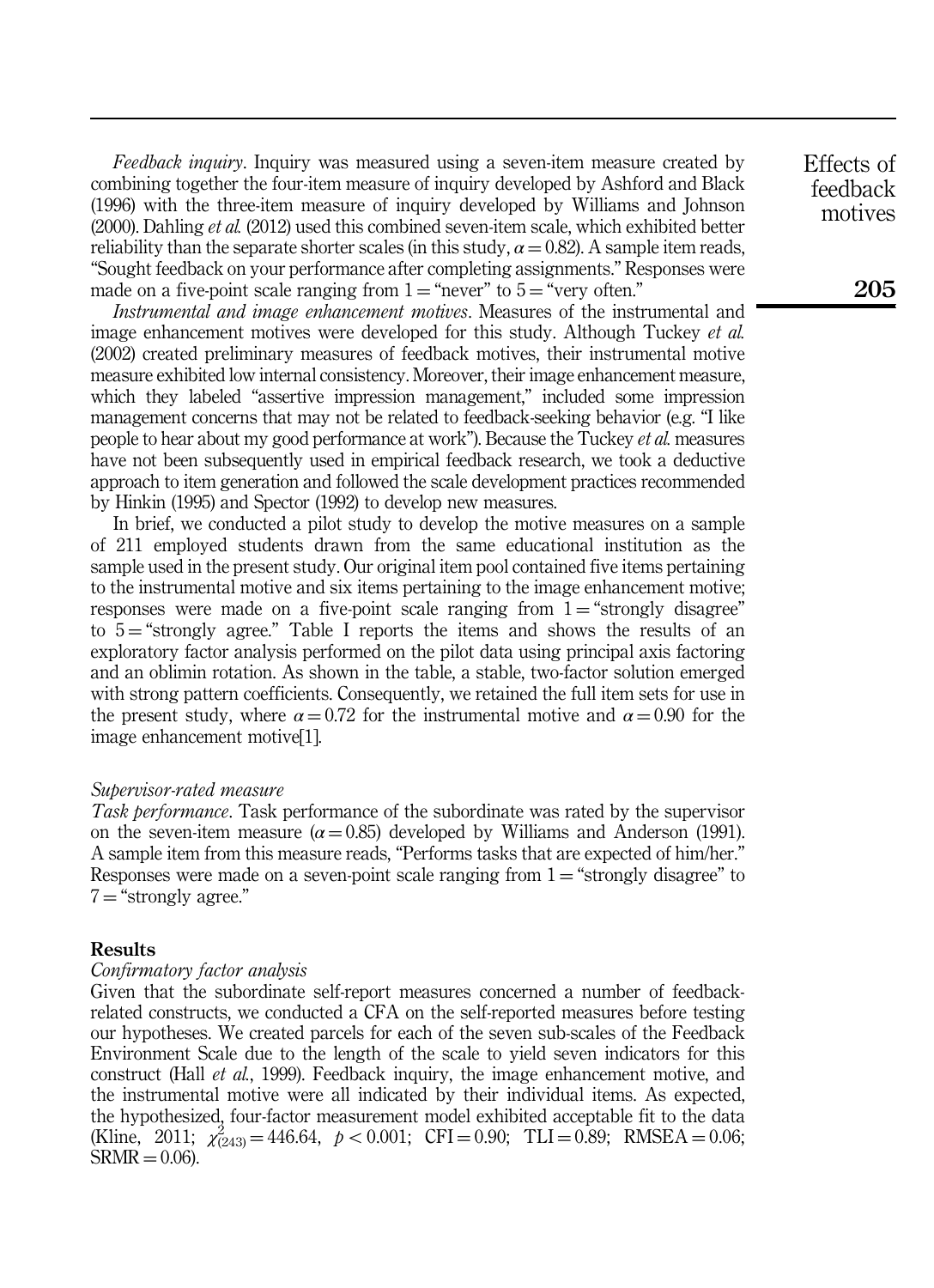| Table I.<br>Principal axis<br>factoring pattern<br>coefficients of<br>feedback motive<br>items with oblimin<br>rotation (pilot study)                                                                                         |                                                      |                                              | JMP<br>30,2<br>206         |
|-------------------------------------------------------------------------------------------------------------------------------------------------------------------------------------------------------------------------------|------------------------------------------------------|----------------------------------------------|----------------------------|
|                                                                                                                                                                                                                               | Factor                                               |                                              |                            |
| Items                                                                                                                                                                                                                         | 1 (image enhancement)                                | 2 (instrumental)                             | communalities<br>Extracted |
| ne performance expectations<br>asking for feedback<br>that others set for me by<br>I can learn more about tI                                                                                                                  |                                                      |                                              |                            |
| be improved if I ask for feedback                                                                                                                                                                                             | $-0.03$                                              | $\frac{0.75}{0.73}$                          | 0.52<br>0.52               |
| p me "learn the ropes" when new<br>performance goals and expectations are set for me<br>2. My job-related skills can<br>3. I ask for feedback to help                                                                         |                                                      |                                              |                            |
| 4. I seek feedback when I am uncertain about my role in the organization                                                                                                                                                      | $-0.03$                                              | 0.77<br>0.56                                 | $0.58$<br>0.35             |
| 5. When I ask for feedback, I do so because I want information<br>ne organization<br>related to my duties in th                                                                                                               | 0.04                                                 | 0.73                                         | 0.55                       |
| I like to ask for feedback because it gives me a good<br>g.                                                                                                                                                                   |                                                      |                                              |                            |
| hers of my accomplishments<br>opportunity to remind ot                                                                                                                                                                        |                                                      |                                              |                            |
|                                                                                                                                                                                                                               |                                                      |                                              |                            |
| 26. Asking for feedback is a good way to emphasize my good qualities to others $27.1$ ask for feedback at work because I know it will enhance the way that others see me 28. Requesting feedback can communicate to others th | 287<br>287<br>287<br>287                             |                                              | 887<br>0.70<br>0.00        |
|                                                                                                                                                                                                                               |                                                      |                                              |                            |
| know I have performed well on<br>feedback on tasks that I                                                                                                                                                                     | 0.82                                                 | 0.03                                         | 0.69                       |
| tent if I ask for feedback<br>30. I can appear very compe                                                                                                                                                                     |                                                      |                                              |                            |
| from the right people                                                                                                                                                                                                         |                                                      | $-0.06$                                      | <b>CFO</b>                 |
| % variance explained<br>Eigenvalues                                                                                                                                                                                           | $\begin{array}{c} 0.69 \\ 4.52 \\ 41.11 \end{array}$ | $\begin{array}{c} 2.70 \\ 24.57 \end{array}$ |                            |
| icient for each item is presented in italic face<br>Note: Primary pattern coeff                                                                                                                                               |                                                      |                                              |                            |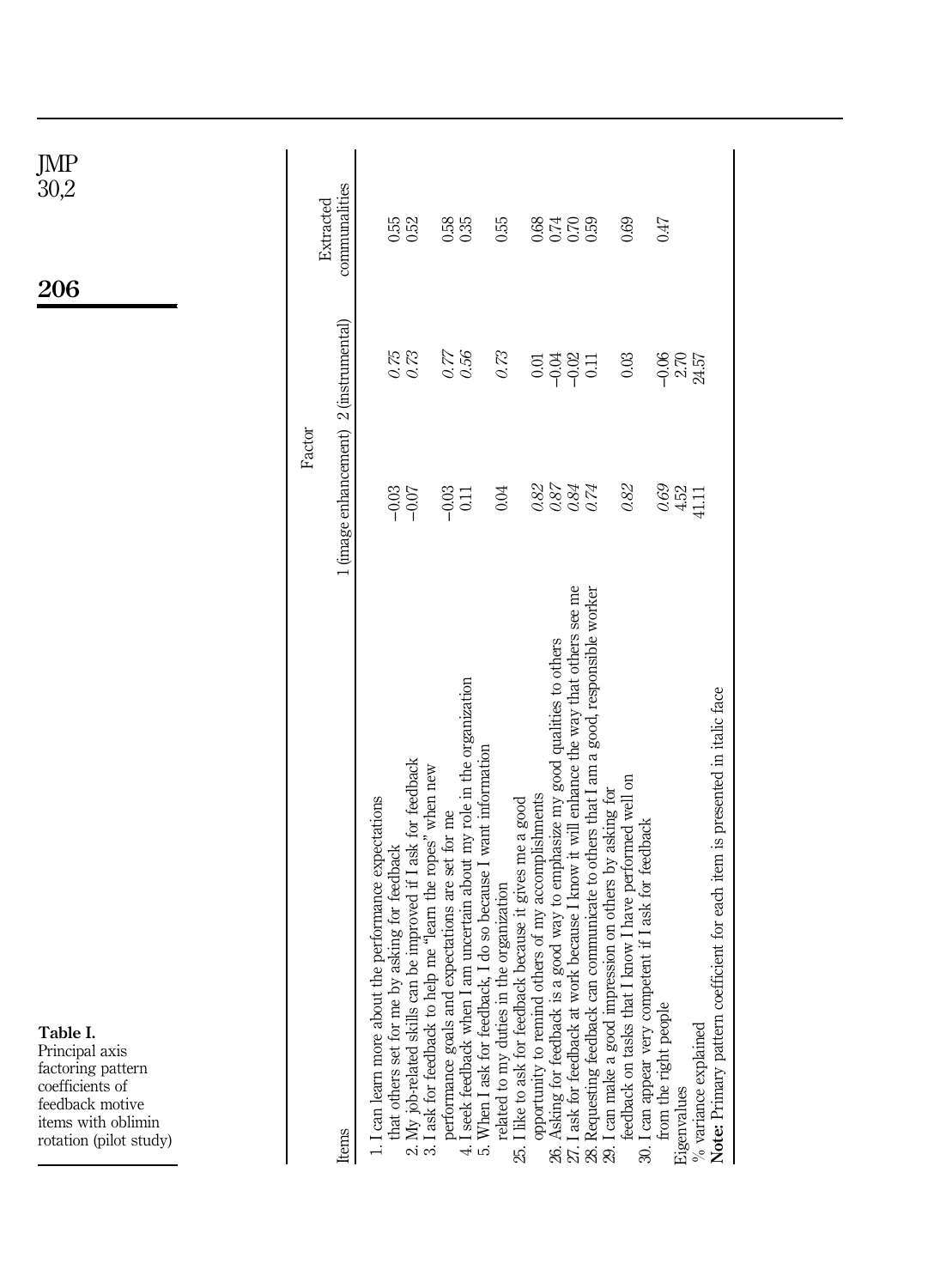We compared the fit of this hypothesized model to two alternative measurement models. Alternative model no. 1 consisted of a single-factor solution in which all items loaded on one construct reflecting global feedback propensity. This model exhibited very poor results  $(x_{(249)}^2 = 1,370.68, p < 0.001$ ; CFI = 0.45; TLI = 0.39; RMSEA = 0.15;  $SRMR = 0.18$ ) and fit the data significantly worse than the hypothesized model  $(\Delta \chi_{(6)}^2 = 924.04, p < 0.001)$ . In alternative model no. 2, we tested a three-factor solution in which both sets of motive items (instrumental and image enhancement) were specified to load on a single factor representing a global motivation to approach feedback. Feedback environment perceptions and feedback inquiry remained separate constructs with their hypothesized indicators. This second alternative model also did not exhibit  $\alpha$ cceptable results  $(\chi^2_{(246)} = 593.90, p < 0.001; CFI = 0.83; TLI = 0.81; RMSEA = 0.09; CPI = 0.81; CPI = 0.81; CPI = 0.81; CPI = 0.81; CPI = 0.81; CPI = 0.81; CPI = 0.81; CPI = 0.81; CPI = 0.81; CPI = 0.81; CPI = 0.81; CPI = 0.81; CPI = 0.81; CPI = 0.81; CPI = 0.81; CPI = 0.8$  $SRMR = 0.11$ ) and fit the data significantly worse than the hypothesized model  $(\Delta \chi_{(3)}^2 = 147.26, p < 0.001)$ . Thus, given support for the factorial stability of the new motive measures and the distinctiveness of the self-report measures, we proceeded to hypothesis testing.

# Tests of hypotheses

Table II reports the correlations and descriptive statistics for the study variables. As shown in this table, demographic variables were generally unrelated to any of the constructs in the model except for a negative relationship between tenure and the instrumental motive. This relationship is consistent with an observed trend in the feedback literature that shows that experienced employees tend to seek less feedback (e.g. Ashford, 1986). Feedback inquiry had positive, bivariate relationships with feedback environment perceptions and both motives consistent with our expectations. The only significant predictor of task performance was feedback inquiry.

We tested our hypotheses using path analysis (Kline, 2011) as shown in Figure 1. The path model shown in the figure exhibited acceptable fit to the data with a non-significant  $\chi^2$ -statistic (Kline, 2011;  $\chi^2_{(8)} = 13.69$ , ns; CFI = 0.88; RMSEA = 0.08;  $SRMR = 0.07$ . H1, which posited a positive relationship between feedback environment perceptions and inquiry, was supported with a positive bivariate correlation  $(r = 0.16$ ,  $p < 0.05$ ), yet this effect became non-significant in the path model ( $\beta = 0.05$ , ns) when the effects of motives on inquiry were included. However, H2, which posited a positive relationship between inquiry and task performance, was supported ( $\beta = 0.23$ ,  $p < 0.05$ ).

 $H3a$  and  $3b$  concerned the mediating roles of the instrumental and image enhancement motives, respectively, in the relationship between feedback environment perceptions and inquiry. We tested these indirect effects in the path model with bootstrapped standard errors  $(N = 5,000$  draws; Shrout and Bolger, 2002) to construct 95 percent confidence intervals around the estimated effect. Results indicated that  $H3a$ was supported; the instrumental motive mediated the relationship between feedback environment perceptions and inquiry as expected  $(ab = 0.19, 95$  percent confidence interval  $(CI) = 0.04-0.45$ ). Further, the distal indirect effect from feedback environment perceptions to task performance ratings via the instrumental motive and inquiry was also significant (ab = 0.05, 95 percent CI = 0.01-0.17). However,  $H3b$  was not supported because the image enhancement motive did not have a significant direct effect on inquiry ( $\beta$  = 0.05, ns), which precluded a significant indirect effect via this motive.

H4a and 4b concerned the moderating effects of the instrumental and image enhancement motives, respectively, on the relationship between inquiry and task performance ratings. As shown in Figure 1,  $H4a$  was unsupported ( $\beta = 0.05$ , ns).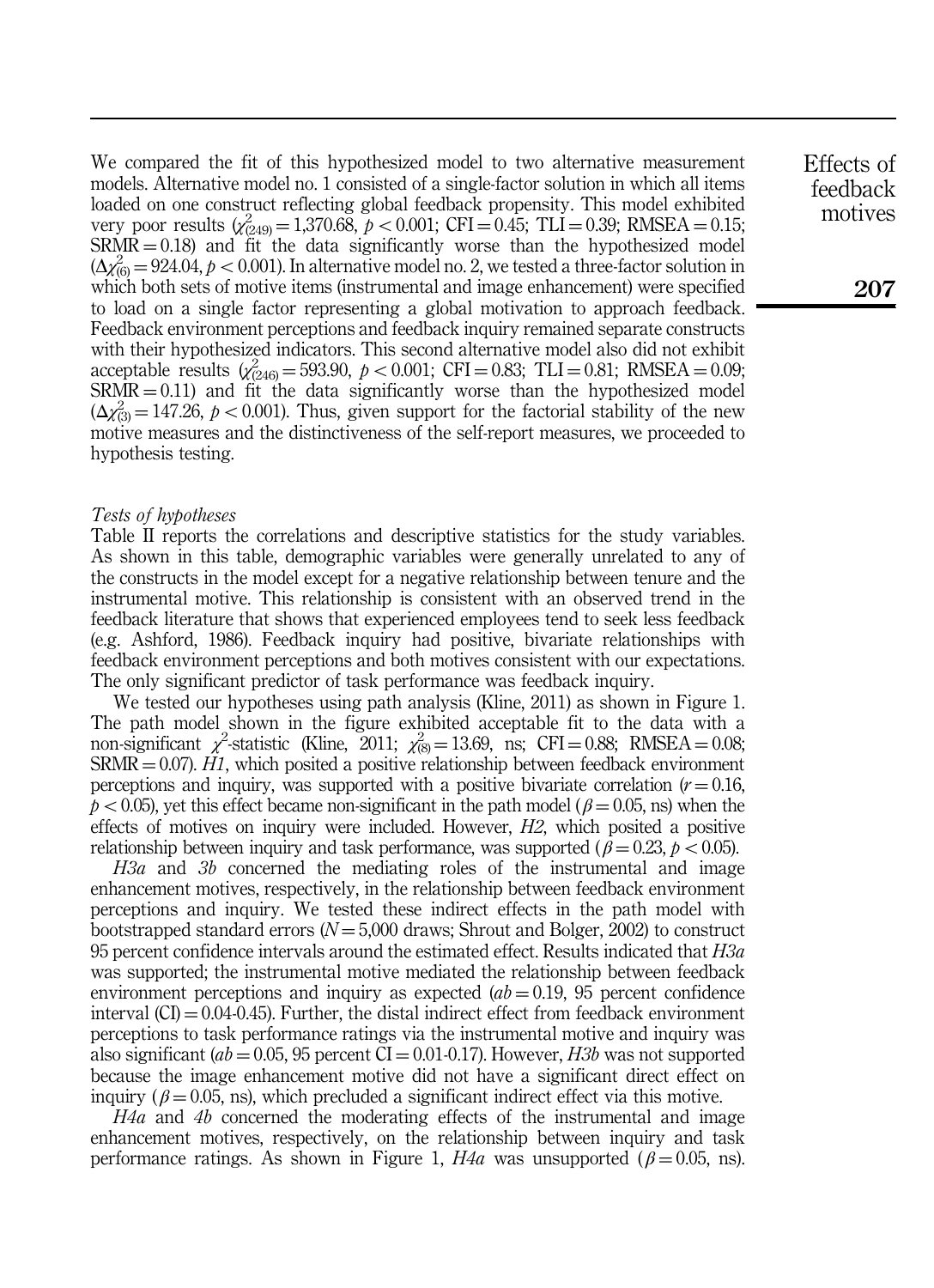| JMP  |  |
|------|--|
| 30,2 |  |
|      |  |

208

Table II. Correlations and descriptive statistics

|                                                                                                                                                                                                                                                                                                                    |          | SD |                      | $\mathbf{\Omega}$                                                                                                                                                                                                                                                                                                                | $\infty$                                  | 4 | ءِ                                        | <u>ت</u>                                   |                          | ∝                 |  |
|--------------------------------------------------------------------------------------------------------------------------------------------------------------------------------------------------------------------------------------------------------------------------------------------------------------------|----------|----|----------------------|----------------------------------------------------------------------------------------------------------------------------------------------------------------------------------------------------------------------------------------------------------------------------------------------------------------------------------|-------------------------------------------|---|-------------------------------------------|--------------------------------------------|--------------------------|-------------------|--|
| 2. Employee age (years)<br>3. Employee tenure<br>4. Employee hours/week<br>5. Supervisor feedback environm<br>7. Image enhancement motive<br>Notes: Inst, instrumental. Ger<br>liagonal. * $p < 0.05$ ; ** $p < 0.01$<br>9. Task performance rating<br>6. Feedback inquiry<br>. Employee gender<br>8. Inst. motive | ded such |    | $\text{male}, 2 = f$ | male. Tenure<br>$\begin{array}{r} * \\ 0.58 \\ 0.38 \\ 0.38 \\ 0.39 \\ 0.39 \\ 0.39 \\ 0.39 \\ 0.30 \\ 0.33 \\ 0.33 \\ 0.33 \\ 0.33 \\ 0.33 \\ 0.33 \\ 0.33 \\ 0.33 \\ 0.33 \\ 0.33 \\ 0.33 \\ 0.33 \\ 0.33 \\ 0.33 \\ 0.33 \\ 0.33 \\ 0.33 \\ 0.33 \\ 0.33 \\ 0.33 \\ 0.33 \\ 0.33 \\ 0.33 \\ 0.33 \\ 0.33 \\ 0.33 \\ 0.33 \\ $ | **<br>  8690817<br>  0009077<br>  0000000 |   | fficient<br>0.85<br>0.16*<br>0.08<br>0.09 | $0.82$<br>$0.22**$<br>$0.23**$<br>$0.27**$ | ures are<br>8.718<br>0.0 | $\frac{672}{607}$ |  |
|                                                                                                                                                                                                                                                                                                                    |          |    |                      |                                                                                                                                                                                                                                                                                                                                  |                                           |   |                                           |                                            |                          |                   |  |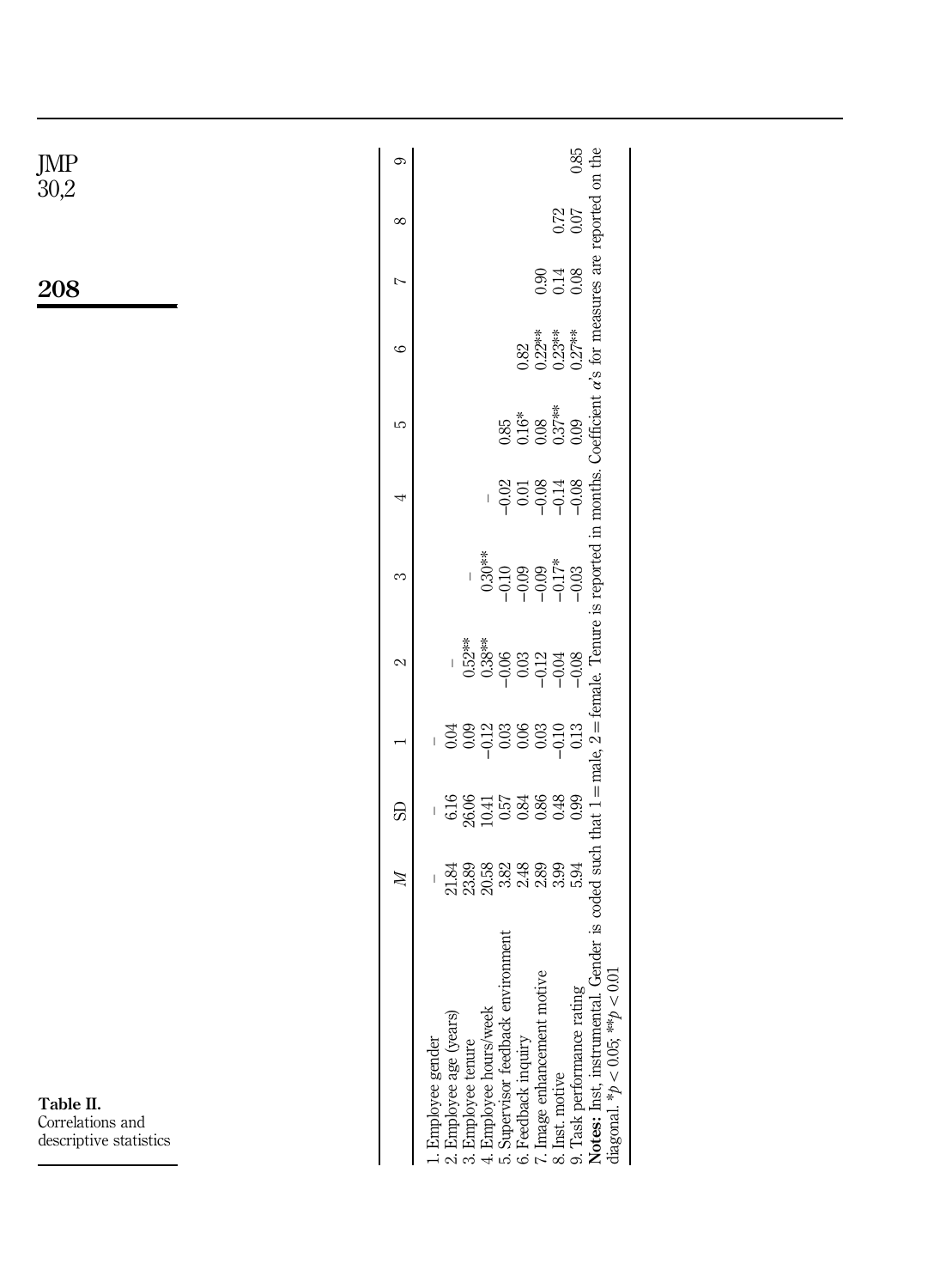

However, H4b was supported with a significant interaction ( $\beta = -0.29$ ,  $p < 0.01$ ). Following procedures described by Aiken and West (1991), we plotted this interaction in Figure 2 and high (+1 SD) and low (−1 SD) levels of inquiry and the image enhancement motive. Results indicate that feedback inquiry had a strong, positive relationship with task performance ratings for those employees with low image enhancement motives  $(-1 \text{ SD}; b = 0.44, \text{ SE} = 0.12, t = 3.71, b < 0.01)$ , whereas inquiry was unrelated to task performance ratings for those employees with high image enhancement concerns  $(+1 \text{ SD}; b = 0.02, \text{SE} = 0.13, t = 0.15, \text{ns})$ . However, as shown in Figure 2, it is noteworthy that employees with high image enhancement concerns had uniformly high performance ratings across inquiry levels, an issue that we explore in the Discussion.



Interaction of feedback inquiry and image enhancement motive on task performance ratings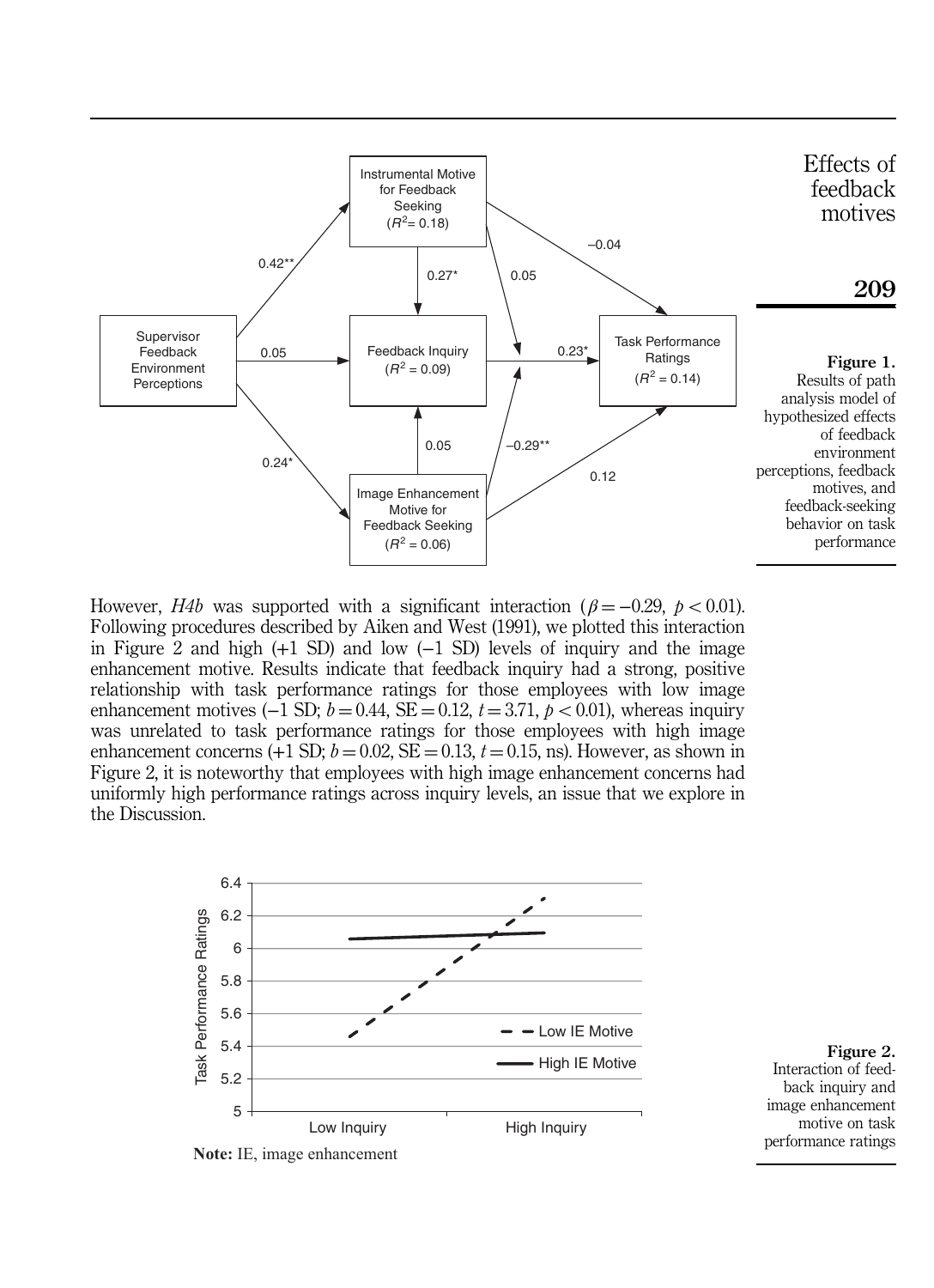Given that the instrumental and image enhancement motives may be complementary, we also tested for significant three-way interactions between inquiry, the instrumental motive, and the image enhancement motive on task performance. However, we found no support for significant three-way interactions that would suggest higher order dependencies between the motives. JMP 30,2

#### **Discussion**

210

The purpose of this study was to examine the mediating and moderating effects of feedback motives on the relationships between feedback environment perceptions, inquiry, and task performance ratings. The mixed support for our hypotheses highlights the importance of taking into account-specific motives when studying these relationships. We observed a significant positive bivariate correlation between the feedback environment and feedback inquiry. However, feedback environment perceptions had a non-significant direct effect on feedback inquiry after controlling for personal motives for feedback seeking. Similar results were reported by Dahling et al. (2012), who found that the relationship between feedback environment perceptions and inquiry became non-significant when employees' feedback orientation was taken into account.

A significant indirect effect from feedback environment perceptions to inquiry through the instrumental motive emerged in the analysis. This effect is consistent with the self-improvement pathways posited by Sedikides and Strube's (1997) SCENT model and suggests that feedback environments do activate motives for personal growth and development. We also found that feedback environment perceptions were positively related to the image enhancement motive, consistent with the self-enhancement pathways of the SCENT model. However, the image enhancement motive was unrelated to inquiry in our model.

With respect to the hypothesized moderators, a fuller picture emerged when we incorporated performance ratings. In alignment with much past research, we found that feedback inquiry was positively related to supervisors' task performance ratings (e.g. Renn and Fedor, 2001; Whitaker et al., 2007). Although the instrumental motive did not moderate this relationship, the image enhancement motive interacted with inquiry consistent with our expectations and the predictions of the SCENT model. Specifically, the relationship between inquiry and task performance ratings was only significant for those employees with a low image enhancement motive. Thus, inquiry is not associated with better performance for individuals who report high levels of the image enhancement motive. Overall, we explained approximately 14 percent of the variability in task performance, which is noteworthy given that we focussed only on feedback processes as predictors of performance.

The lack of support that we found for the instrumental motive as a moderator of the feedback process is surprising. One possible explanation for this finding is that employees in our sample exhibited a higher mean and lower variability in the instrumental motive than the image enhancement motive. This low variability may have obscured our ability to detect a significant interaction (McClelland and Judd, 1993). It may be the case that the participants in our study had a uniformly high need for feedback to help with their self-improvement efforts early in their careers; feedback tends to be sought most frequently by inexperienced employees and organizational newcomers (Ashford and Black, 1996). However, future research is needed to explore this possibility with different samples.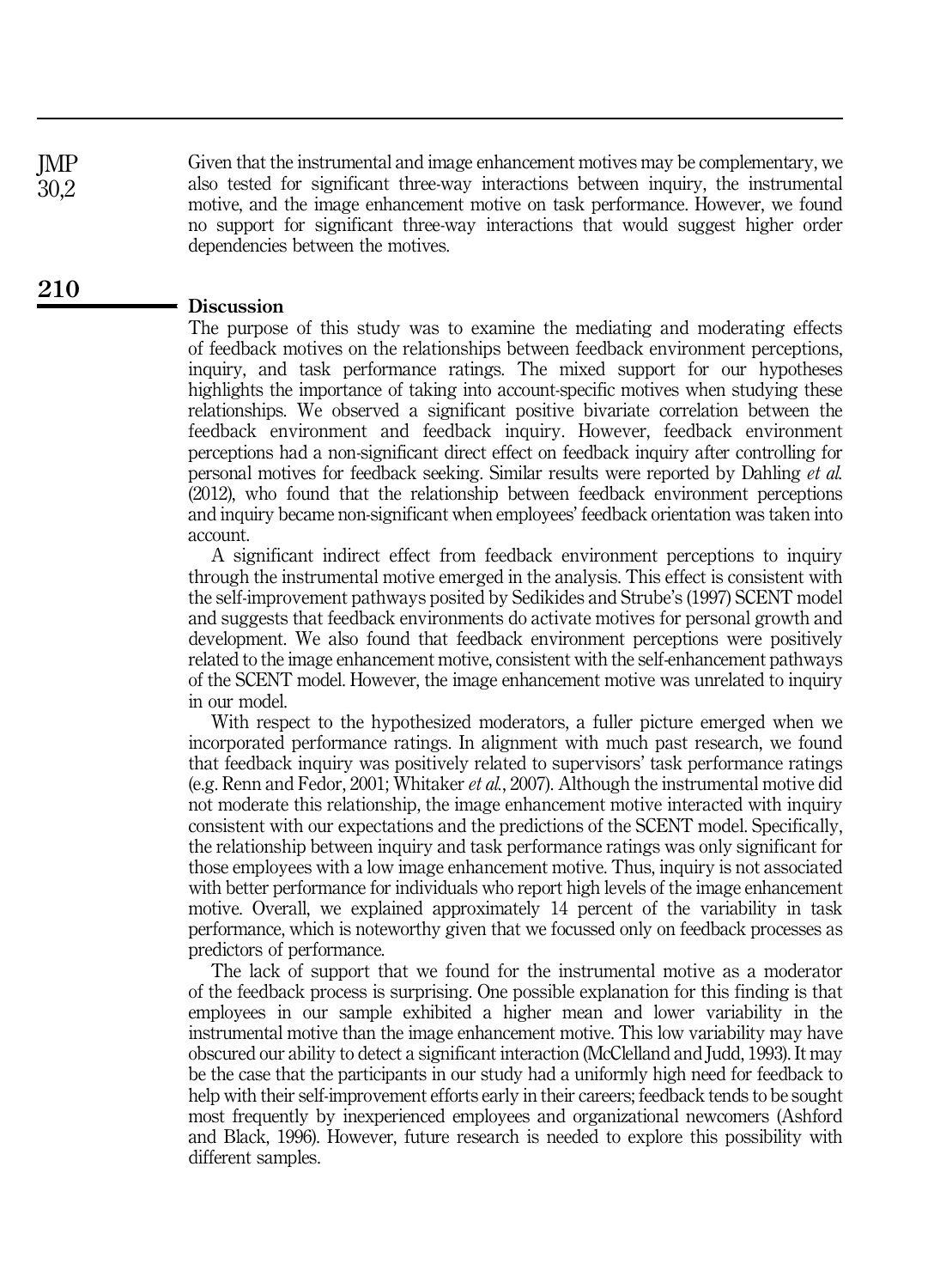# Directions for future research and practice

Our findings expand our understanding of the complex dynamics surrounding feedback inquiry and exchange and offer several important implications for future research and practice. Our work is the first study to suggest that the feedback-seeking process delineated by Ashford *et al.* (2003) may not be as straightforward as once assumed. The results show that feedback environments promote both instrumental and image enhancement motives, which calls into question the nature of the feedback information that employees are requesting from supervisors in these contexts. Supportive feedback environments may create opportunities for impression management behaviors (Bolino *et al.*, 2008), a point that has not been considered in previous research. Easy access to tactful, positive, credible feedback from supervisors seems to encourage feedback-seeking behavior from employees who seek to improve their public images, and future research should examine supportive feedback environments as potential antecedents of political behavior and the use of impression management tactics. Although feedback requests that are motivated by this concern can result in feedback that is reaffirming and desirable to hear, one concern is that it may be sought at the expense of diagnostic, task-related feedback.

However, our findings contradict the notion that the image enhancement motive is inherently problematic. Indeed, Figure 2 shows that employees who express a high image enhancement motive received uniformly high performance ratings regardless of their inquiry levels. This result suggests that the image enhancement motive could yield organizational rewards by promoting favorable performance impressions. Consistent with this idea, Yun et al. (2007) recognized that impression management concerns can promote organizationally beneficial outcomes (e.g. helping behaviors). Future research incorporating objective performance ratings can establish whether high image enhancers are both "looking good" and "doing good" vs capitalizing on a supportive feedback environment to further their standing. For example, one potential reason that high image enhancement motives result in high performance ratings is that supervisors perceive that high image enhancers care about their jobs, and this in part drives high performance ratings. In other words, image enhancement may suggest to managers that employees are committed and interested in performing well (Yun *et al.*, 2007). Altogether, our findings urge more formal consideration of how low image enhancers "lose out"in the workplace and reinforce that high levels of inquiry are beneficial for high or low image enhancers, as shown in Figure 2 (Ashford and Northcraft, 1992).

From a practical standpoint, we believe there is also considerable value in diagnosing how employees perceive and use organizations' feedback environments. Our results highlight the need for managers to attend to employee behavior and results in the aftermath of feedback delivery. Discussing how managers perceive employees' requests for feedback and monitor the outcomes of feedback exchanges are important yet overlooked steps in the performance management process. Of particular importance is the need to examine feedback environments in a multilevel fashion. To date, all research on feedback environments has measured this construct in terms of individual employees' perceptions (Dahling and O'Malley, 2011). In contrast, the notion of a feedback "environment" implies a unit-level construct with agreement among employees working under the same supervisor. Studying feedback environments in a multilevel fashion would allow organizations to identify workgroups with potential difficulties in feedback provision.

Additionally, our findings underscore the point that many instances of feedbackseeking behavior are not motivated by any genuine desire to improve performance or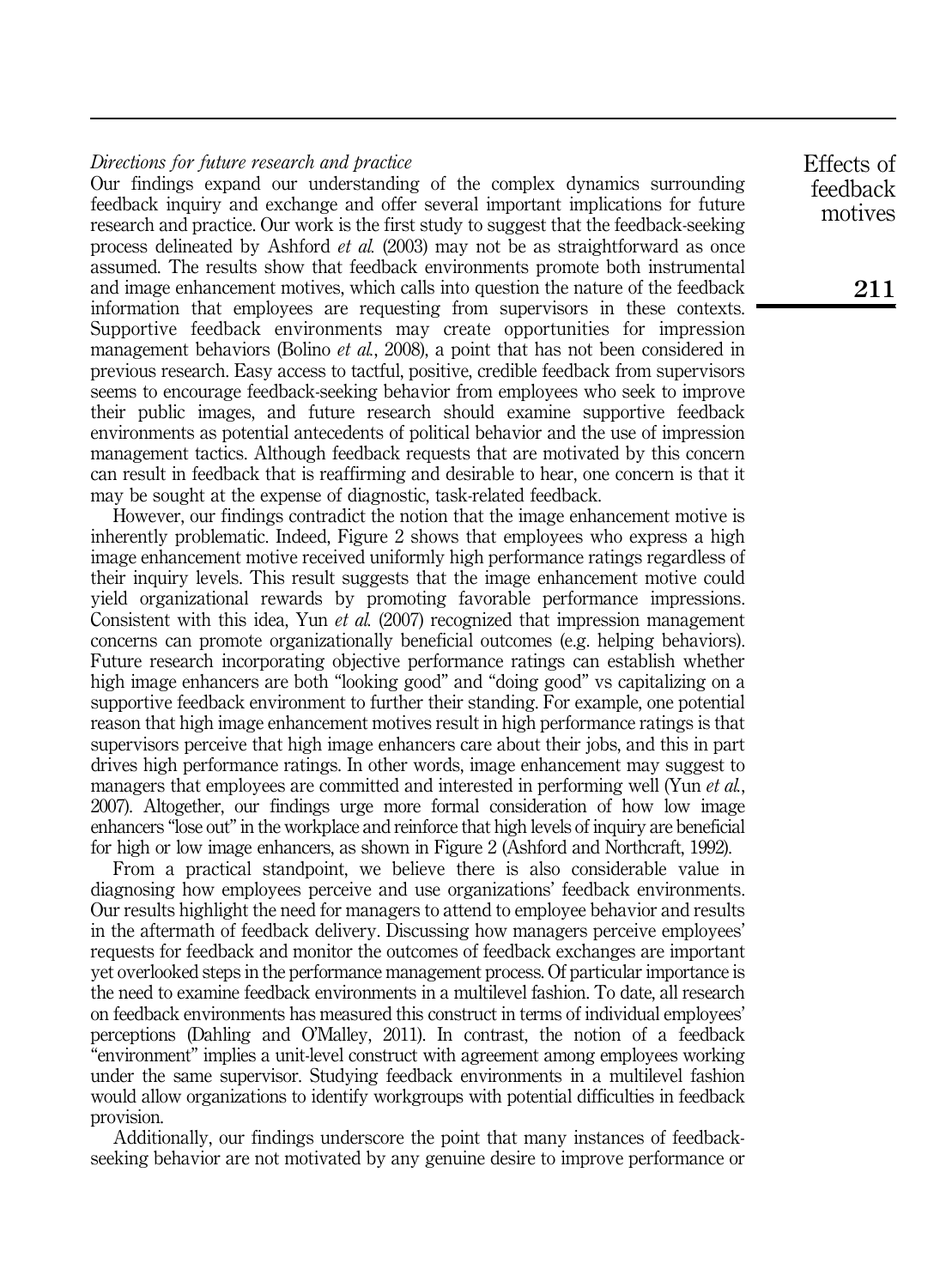master tasks, which may account for the relatively weak meta-analytic relationships observed between feedback-seeking behavior and task performance in recent research (Anseel *et al.*, 2013). We suggest that feedback seeking does have stronger effects that become evident when researchers examine feedback-seeking motives as critical moderators of the relationships between feedback-seeking behaviors and performance criteria.

## Limitations and conclusion

212

JMP 30,2

> Rather than inferring the existence of specific motives, we explicitly examined two competing motives and the social context in which they operate. However, our findings need to be interpreted in light of several limitations. First, our sample was comprised of working students. We felt that a sample of working students was reasonable because feedback-seeking behavior can occur in any job and among any age group, and there is no particular reason to believe that young workers are unconcerned with learning to perform well, managing their public image, and earning favorable evaluations from their supervisors. Many published studies on feedback seeking have used samples of working undergraduates (e.g. Brutus and Greguras, 2008; Levy et al., 1995; Linderbaum and Levy, 2010; Morrison and Cummings, 1992; VandeWalle et al., 2001; VandeWalle and Cummings, 1997), and their results parallel those found for older workers. In our manuscript, a review of the means and standard deviations reported in Table II shows that the sample does engage in feedback seeking at a relatively high level and that our participants vary in their motives and feedback environment perceptions as anticipated. However, our results should be replicated with a more diverse sample, ideally one that consists of employees working full-time in more advanced jobs. The instrumental motive may be most pertinent in jobs characterized by a higher degree of uncertainty and complexity (Ashford *et al.*, 2003).

> Second, we used a cross-sectional design to test our hypotheses, which limits our ability to test the causal effects of the feedback environment on subsequent criteria. Given that our model implies a process wherein a supportive feedback environment encourages inquiry, and inquiry in turn is used to improve performance, a longitudinal design would provide a stronger test of our hypothesized process. We urge feedback researchers to utilize experience sampling methodologies in order to explicitly model the role of time in motive activation and the broader feedback-seeking process.

> A third limitation of the study is that we focussed on the impact of only two motives. Feedback researchers have identified a variety of motives that can influence feedbackseeking behavior (e.g. Anseel et al., 2007; Ashford et al., 2003; Tuckey et al., 2002), although empirical research examining the interplay among multiple motives is limited (Hays and Williams, 2011). We also focussed on motives that encourage feedbackseeking behavior; there are other theorized motives that discourage feedback seeking, such as ego concerns (Ilies *et al.*, 2007) and the image defense motive (Tuckey *et al.*, 2002). Including a broader array of motives in future research will help to clarify how these motives simultaneously shape feedback-seeking behavior and influence how feedback information is put into practice at work.

> In conclusion, our findings help to shed light on the important roles of motives in determining whether or not feedback-seeking behavior occurs and improves performance. We presented the first empirical evidence that the feedback environment shapes feedback motives, and that feedback motives qualify the effects of feedback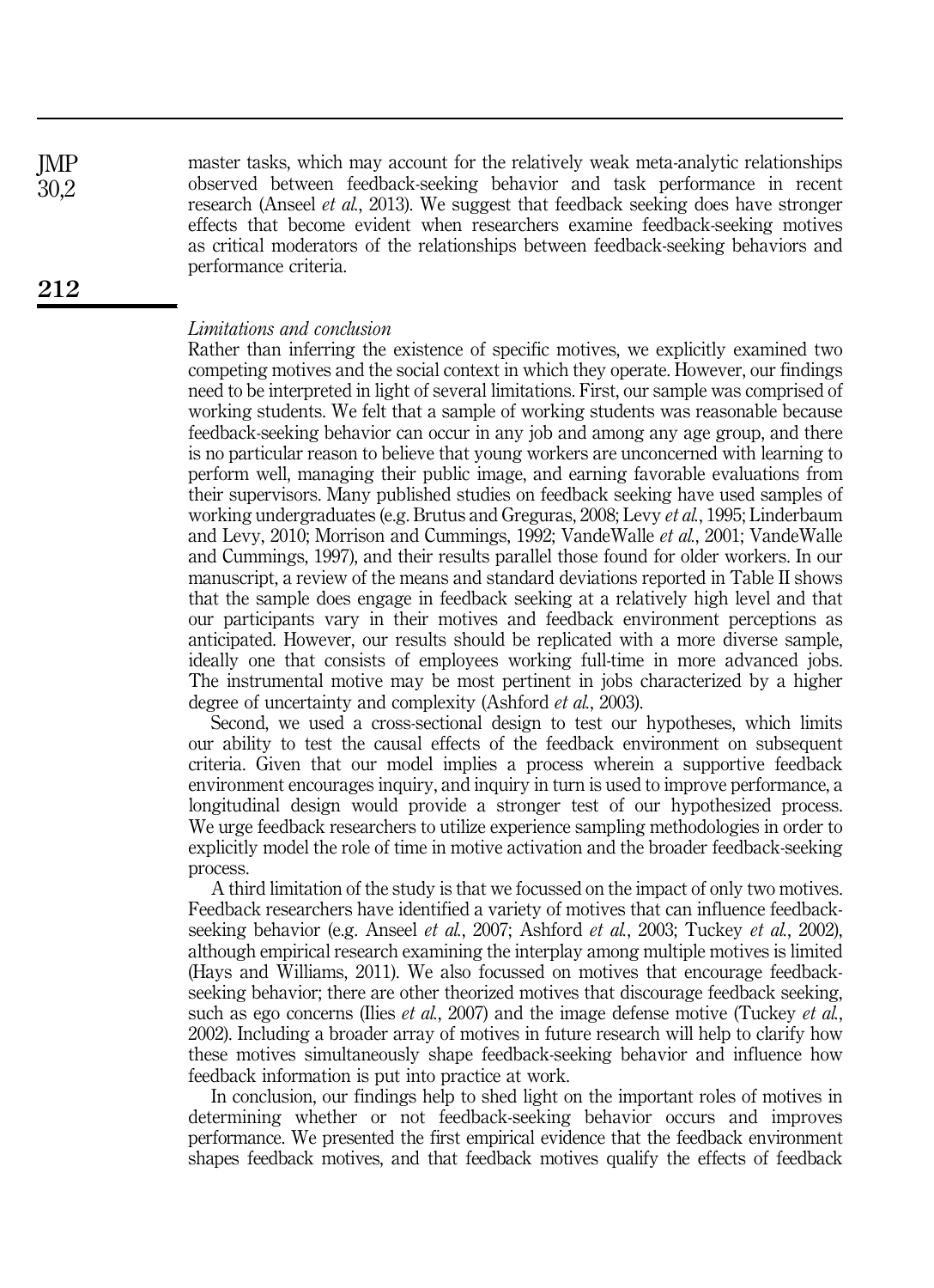inquiry on task performance. Our study is therefore an important first step in refocussing attention on the critical role that discrete motives, such as image enhancement, should play in future feedback research.

#### **Note**

1. Additional information concerning the pilot study and development of the measures of feedback-seeking motives is available upon request from the first author.

#### References

- Aiken, L.S. and West, S.G. (1991), Multiple Regression: Testing and Interpreting Interactions, Sage Publications, Thousand Oaks, CA.
- Anseel, F., Lievens, F. and Levy, P.E. (2007), "A self-motives perspective on feedback-seeking behavior: linking organizational behavior and social psychology research", *[International](http://www.emeraldinsight.com/action/showLinks?crossref=10.1111%2Fj.1468-2370.2007.00210.x&isi=000248998900003)* [Journal of Management Reviews](http://www.emeraldinsight.com/action/showLinks?crossref=10.1111%2Fj.1468-2370.2007.00210.x&isi=000248998900003), Vol. 9 No. 3, pp. 211-236.
- Anseel, F., Beatty, A., Shen, W., Lievens, F. and Sackett, P.R. (2015), "How are we doing after 30 years? A meta-analytic review of the antecedents and outcomes of feedback-seeking behavior", *[Journal of Management](http://www.emeraldinsight.com/action/showLinks?crossref=10.1177%2F0149206313484521&isi=000346268400012)*, Vol. 41 No. 1, pp. 318-348.
- Ashford, S.J. (1986), "Feedback-seeking in individual adaptation: a resource perspective", [Academy of Management Journal](http://www.emeraldinsight.com/action/showLinks?crossref=10.2307%2F256219&isi=A1986D744200002), Vol. 29 No. 3, pp. 465-487.
- Ashford, S.J. and Black, J.S. (1996), "Proactivity during organizational entry: the role of desire for control", *[Journal of Applied Psychology](http://www.emeraldinsight.com/action/showLinks?crossref=10.1037%2F0021-9010.81.2.199&isi=A1996UF81900009)*, Vol. 81 No. 2, pp. 199-214.
- Ashford, S.J. and Cummings, L.L. (1983), "Feedback as an individual resource: personal strategies of creating information", *[Organizational Behavior and Human Decision Processes](http://www.emeraldinsight.com/action/showLinks?crossref=10.1016%2F0030-5073%2883%2990156-3&isi=A1983RT05000004)*, Vol. 32 No. 3, pp. 370-398.
- Ashford, S.J. and Northcraft, G.B. (1992), "Conveying more (or less) than we realize: the role of impression-management in feedback-seeking", [Organizational Behavior and Human](http://www.emeraldinsight.com/action/showLinks?crossref=10.1016%2F0749-5978%2892%2990068-I&isi=A1992KC91100002) [Decision Processes](http://www.emeraldinsight.com/action/showLinks?crossref=10.1016%2F0749-5978%2892%2990068-I&isi=A1992KC91100002), Vol. 53 No. 3, pp. 310-334.
- Ashford, S.J. and Tsui, A.S. (1991), "Self-regulation for managerial effectiveness: the role of active feedback seeking", [Academy of Management Journal](http://www.emeraldinsight.com/action/showLinks?crossref=10.2307%2F256442&isi=A1991FL87500001), Vol. 34 No. 2, pp. 251-280.
- Ashford, S.J., Blatt, R. and VandeWalle, D. (2003), "Reflections on the looking glass: a review of research on feedback-seeking behavior in organizations", *[Journal of Management](http://www.emeraldinsight.com/action/showLinks?crossref=10.1016%2FS0149-2063%2803%2900079-5&isi=000220184800002)*, Vol. 29 No. 6, pp. 773-799.
- Baruch, Y. and Holtom, B.C. (2008), "Survey response rate levels and trends in organizational research", *[Human Relations](http://www.emeraldinsight.com/action/showLinks?crossref=10.1177%2F0018726708094863&isi=000258709600005)*, Vol. 61 No. 8, pp. 1139-1160.
- Bolino, M.C., Kacmar, K.M., Turnley, W.H. and Gilstrap, J.B. (2008), "A multi-level review of impression management motives and behaviors", *[Journal of Management](http://www.emeraldinsight.com/action/showLinks?crossref=10.1177%2F0149206308324325&isi=000261095200002)*, Vol. 34 No. 6, pp. 1080-1109.
- Brutus, S. and Greguras, G.J. (2008), "Self-construals, motivation, and feedback-seeking behaviors", *[International Journal of Selection and Assessment](http://www.emeraldinsight.com/action/showLinks?crossref=10.1111%2Fj.1468-2389.2008.00434.x&isi=000258597900012)*, Vol. 16 No. 3, pp. 282-291.
- Dahling, J.J. and O'Malley, A.L. (2011), "Supportive feedback environments can mend broken performance management systems", *[Industrial and Organizational Psychology](http://www.emeraldinsight.com/action/showLinks?crossref=10.1111%2Fj.1754-9434.2011.01327.x)*, Vol. 4 No. 2, pp. 201-203.
- Dahling, J.J., Chau, S.L. and O'Malley, A. (2012), "Correlates and consequences of feedback orientation in organizations", [Journal of Management](http://www.emeraldinsight.com/action/showLinks?crossref=10.1177%2F0149206310375467), Vol. 38 No. 2, pp. 530-545.
- Hall, R.J., Snell, A.F. and Foust, M.S. (1999), "Item parceling strategies in SEM: investigating the subtle effects of unmodeled secondary constructs", [Organizational Research Methods](http://www.emeraldinsight.com/action/showLinks?crossref=10.1177%2F109442819923002), Vol. 2 No. 3, pp. 233-256.

feedback motives

Effects of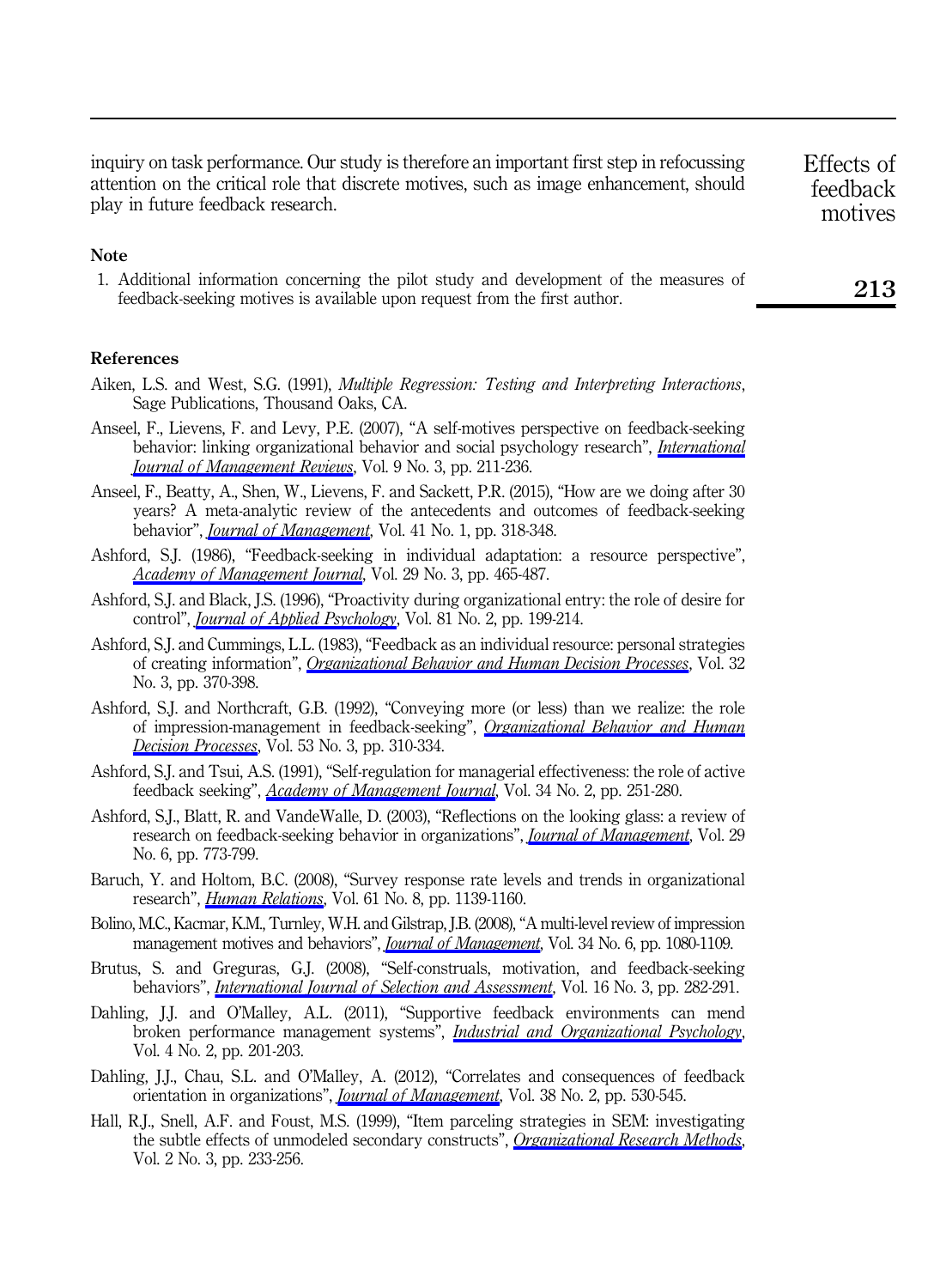| JMP  | Hays, J.C. and Williams, J.R. (2011), "Testing multiple motives in feedback seeking: the interaction                    |
|------|-------------------------------------------------------------------------------------------------------------------------|
| 30,2 | of instrumentality and self-protection motives", <i>Journal of Vocational Behavior</i> , Vol. 79<br>No. 2, pp. 496-504. |
|      |                                                                                                                         |

214

- Hinkin, T.R. (1995), "A review of scale development practices in the study of organizations", [Journal of Management](http://www.emeraldinsight.com/action/showLinks?crossref=10.1177%2F014920639502100509&isi=A1995TD66900009), Vol. 21 No. 5, pp. 967-988.
- Ilies, R., De Pater, I.E. and Judge, T. (2007), "Differential affective reactions to negative and positive feedback, and the role of self-esteem", *[Journal of Managerial Psychology](http://www.emeraldinsight.com/action/showLinks?system=10.1108%2F02683940710778459)*, Vol. 22 No. 6, pp. 590-609.
- Kim, T.-Y., Cable, D.M., Kim, S.-P. and Wang, J. (2009), "Emotional competence and work performance: the mediating effect of proactivity and the moderating effect of job autonomy", *[Journal of Organizational Behavior](http://www.emeraldinsight.com/action/showLinks?crossref=10.1002%2Fjob.610&isi=000270173700007)*, Vol. 30 No. 7, pp. 983-1000.
- Kline, R.P. (2011), *Principles and Practice of Structural Equation Modeling*, 3rd ed., Guilford Press, New York, NY.
- Kluger, A.N. and DeNisi, A. (1996), "The effects of feedback interventions on performance: a historical review, a meta-analysis, and a preliminary feedback intervention theory", [Psychological Bulletin](http://www.emeraldinsight.com/action/showLinks?crossref=10.1037%2F0033-2909.119.2.254&isi=A1996TZ19600003), Vol. 119 No. 2, pp. 254-284.
- Lam, W., Huang, X. and Snape, E. (2007), "Feedback-seeking behavior and leader-member exchange: do supervisor-attributed motives matter?", [Academy of Management Journal](http://www.emeraldinsight.com/action/showLinks?crossref=10.5465%2FAMJ.2007.24634440&isi=000246059200006), Vol. 50 No. 2, pp. 348-363.
- Levy, P.E., Albright, M.D., Cawley, B.D. and Williams, J.R. (1995), "Situational and individual determinants of feedback seeking: a closer look at the process", [Organizational Behavior](http://www.emeraldinsight.com/action/showLinks?crossref=10.1006%2Fobhd.1995.1028&isi=A1995QR87500003) [and Human Decision Processes](http://www.emeraldinsight.com/action/showLinks?crossref=10.1006%2Fobhd.1995.1028&isi=A1995QR87500003), Vol. 62 No. 1, pp. 23-37.
- Linderbaum, B.A. and Levy, P.E. (2010), "The development and validation of the feedback orientation scale (FOS)", [Journal of Management](http://www.emeraldinsight.com/action/showLinks?crossref=10.1177%2F0149206310373145&isi=000282521000002), Vol. 36 No. 6, pp. 1372-1405.
- McClelland, G.H. and Judd, C.M. (1993), "Statistical difficulties of detecting interactions and moderator effects", [Psychological Bulletin](http://www.emeraldinsight.com/action/showLinks?crossref=10.1037%2F0033-2909.114.2.376&isi=A1993LX35200010), Vol. 114, pp. 376-390.
- Millward, L.J., Asumeng, M. and McDowall, A. (2010)," 'Catch me if you can?': A psychological analysis of managers' feedback seeking", [Journal of Managerial Psychology](http://www.emeraldinsight.com/action/showLinks?system=10.1108%2F02683941011035296&isi=000278408000009), Vol. 25 No. 4, pp. 384-407.
- Morrison, E.W. and Bies, R.J. (1991), "Impression management in the feedback-seeking process: a literature review and research agenda", [Academy of Management Review](http://www.emeraldinsight.com/action/showLinks?isi=A1991FW25700002), Vol. 16 No. 3, pp. 522-541.
- Morrison, E.W. and Cummings, L.L. (1992), "The impact of feedback diagnosticity and performance expectations on feedback-seeking behavior", *[Human Performance](http://www.emeraldinsight.com/action/showLinks?crossref=10.1207%2Fs15327043hup0504_1)*, Vol. 5 No. 4, pp. 251-264.
- Moss, S.E., Valenzi, E.R. and Taggert, W. (2003), "Are you hiding from your boss? The development of a taxonomy and instrument to assess the feedback management behaviors of good and bad performers", [Journal of Management](http://www.emeraldinsight.com/action/showLinks?crossref=10.1016%2FS0149-2063%2803%2900022-9&isi=000184234200002), Vol. 29 No. 4, pp. 487-510.
- Renn, R.W. and Fedor, D.B. (2001), "Development and field test of a feedback seeking, self-efficacy, and goal setting model of work performance", *[Journal of Management](http://www.emeraldinsight.com/action/showLinks?crossref=10.1177%2F014920630102700504&isi=000171612500003)*, Vol. 27 No. 5, pp. 563-583.
- Rosen, C.C. (2006), "Politics, stress, and exchange perceptions: a dual process model relating organizational politics to employee outcomes," unpublished doctoral dissertation, University of Akron, Akron, OH.
- Rosen, C.C., Levy, P.E. and Hall, R.J. (2006), "Placing perceptions of politics in the context of the feedback environment, employee attitudes, and job performance", *[Journal of Applied](http://www.emeraldinsight.com/action/showLinks?crossref=10.1037%2F0021-9010.91.1.211&isi=000235021300019)* [Psychology](http://www.emeraldinsight.com/action/showLinks?crossref=10.1037%2F0021-9010.91.1.211&isi=000235021300019), Vol. 91 No. 1, pp. 211-220.
- Sedikides, C. and Strube, M.J. (1997), "Self-evaluation: to thine own self be good, to thine own self be sure, to thine own self be true, and to thine own self be better", in Zanna, M.P. (Ed.), [Advances in Experimental Social Psychology](http://www.emeraldinsight.com/action/showLinks?crossref=10.1016%2FS0065-2601%2808%2960018-0), Vol. 29, Academic Press, San Diego, CA, pp. 209-269.